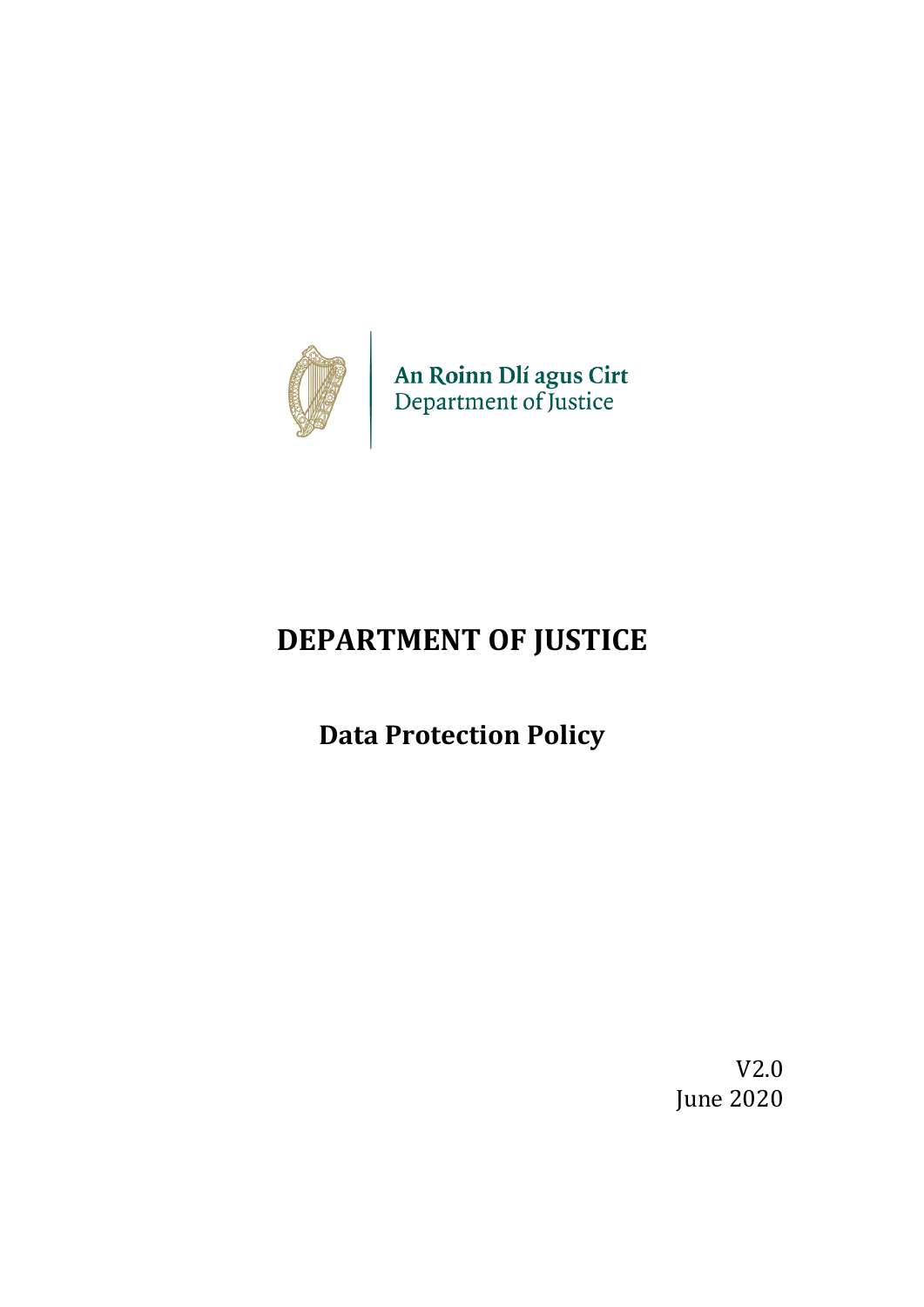| <b>Contents</b>                                     | Page |
|-----------------------------------------------------|------|
| 1. Introduction                                     | 3    |
| 2. Scope                                            | 4    |
| 3. Data Protection Principles                       | 4    |
| 4. Rights of 'data subjects'                        | 7    |
| 5. Responsibilities of the<br>Department of Justice | 10   |
| 6. Data Protection Contacts                         | 13   |
| Appendix A – GDPR and LED Definitions               | 14   |
| Appendix B - Tables                                 | 16   |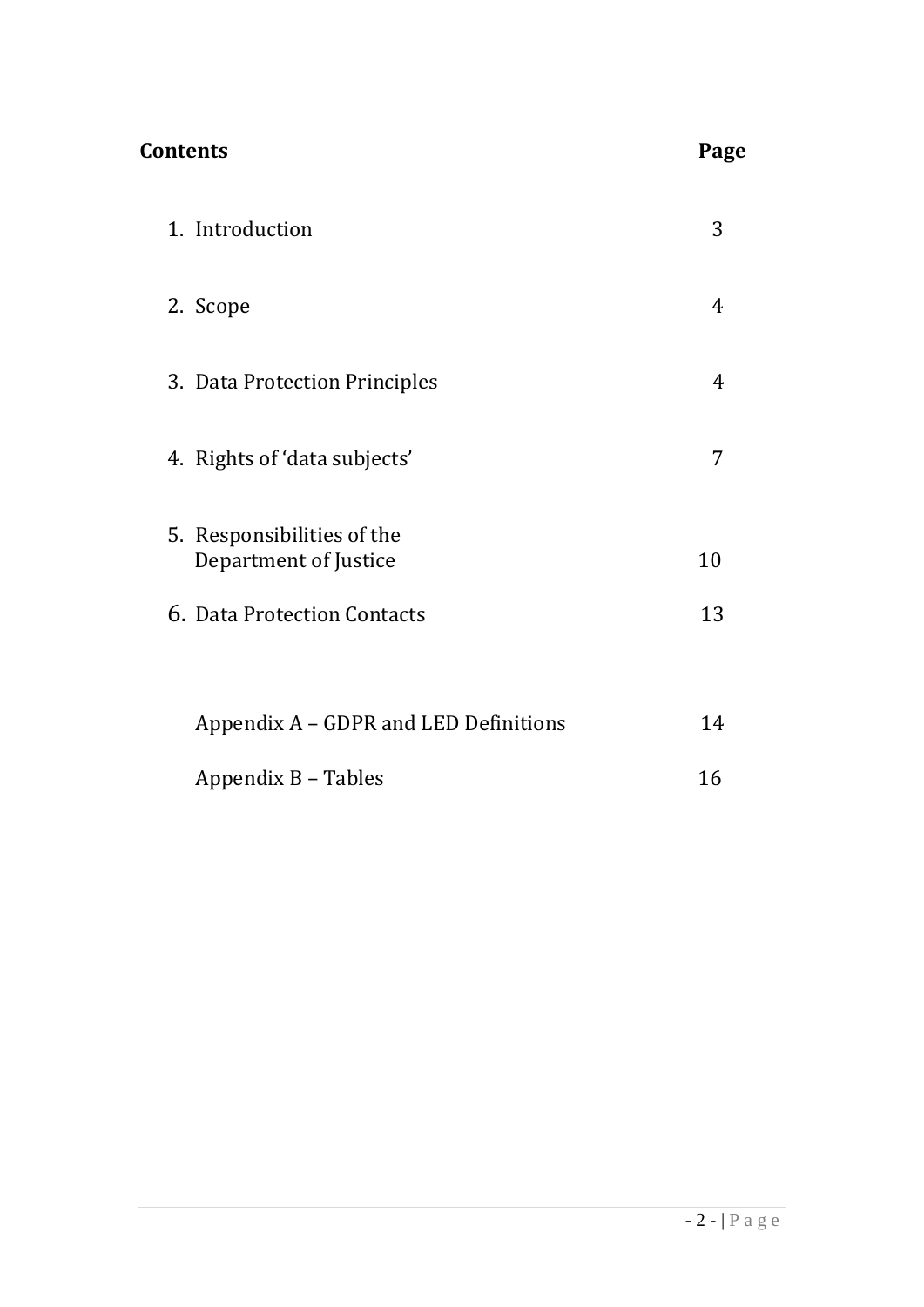## **1. Introduction**

The Department of Justice (hereinafter referred to as DoJ) works to make Ireland a safe, fair and inclusive place to live and work.

As the Government Department whose responsibilities include:

- the security of the State
- the protection of life and property
- the prevention and detection of crime
- maintaining and promoting fairness and equality
- managing inward migration to the State
- updating our criminal and civil laws
- various other regulatory services

DoJ necessarily collects, processes and stores significant volumes of personal data from our customers, staff and service providers.

In accordance with the EU General Data Protection Regulation, 2016/679 (GDPR) as given further effect in Part 3 of the Data Protection Act 2018, DoJ is a 'Data Controller' and, as such, has significant responsibilities for ensuring the privacy of data subjects and the protection of personal data processed.

In parallel with GDPR the EU Law Enforcement Directive (LED) deals with the processing of personal data by data controllers for 'law enforcement purposes' – such data falls outside of the scope of the GDPR. This Directive has been given effect primarily through Part 5 of the Data Protection Act 2018 on the Processing of Personal Data for Law Enforcement purposes and DoJ has responsibilities for the processing of such personal data.

Personal data is defined as

## **"***any information relating to an identified or identifiable natural person (data subject)"*

This definition provides for a wide range of personal identifiers to constitute personal data, including name, identification number (e.g. PPSN), location data or online identifier and covers all electronic, manual and image data which may be held on computer or on manual files.

The key definitions used in the GDPR and the LED are set out in Appendix A.

## **2. Scope**

This policy applies to DoJ and is available to all DoJ agencies and executive offices to apply to data processing for which they act as 'Data Controller'.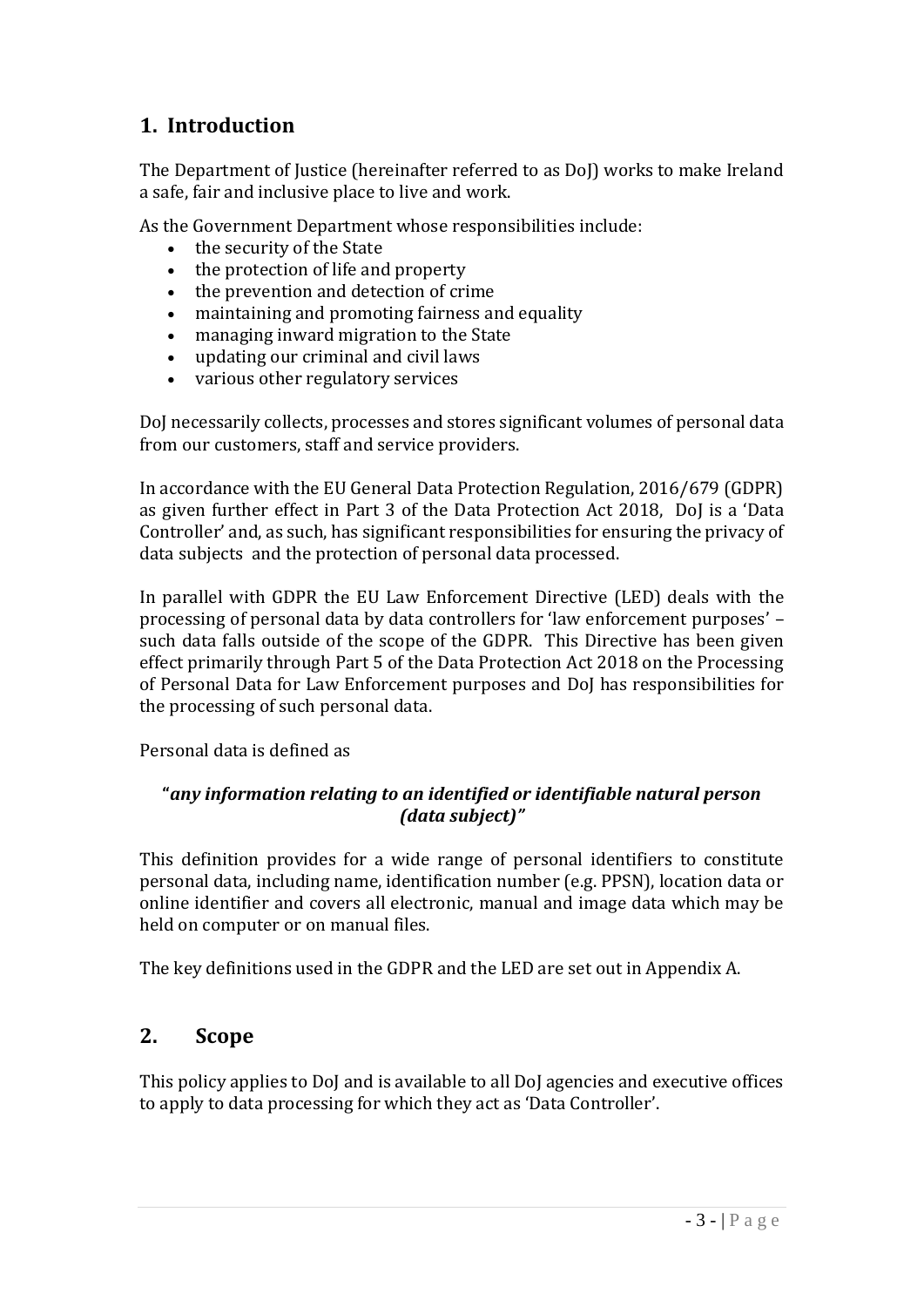This policy applies to all personal data collected, processed and stored by DoJ in respect of all individuals, (i.e. staff, customers and service providers) by whatever means including paper and electronic records.

This policy takes account of best practice in the area of data protection using resources available on the website of the Data Protection Commission and the European Commission.

## **3. Data Protection Principles**

The six principles<sup>1</sup> of the General Data Protection Regulation (GDPR) require that personal data are:

- 1. Processed in a way that is lawful, fair and transparent;
- 2. Collected for specified, explicit and legitimate purposes and not further processed in a manner that is incompatible with those purposes;
- 3. Adequate, relevant and limited to what is necessary;
- 4. Accurate and kept up to date;
- 5. Kept in a form which permits identification of data subjects for no longer than is necessary for the purposes for which the personal data are processed; and
- 6. Processed in a manner that ensures appropriate security of the data.

Article 5(2) of the GDPR also obliges DoJ to "*be responsible for, and be able to demonstrate, compliance with the principles*".

Very similar principles of data protection apply in cases where personal data are processed for 'law enforcement purposes' under the Law Enforcement Directive (LED). Those principles, which apply to processing for law enforcement purposes, can be found in Section 71 of the Data Protection Act, 2018.

## **Application of Data Protection Principles in the Department of Justice**

GDPR requires that the processing of personal data is conducted in accordance with the data protection principles set out above. DoJ's policies and procedures are designed to ensure compliance with these principles.

1

<sup>1</sup> Article 5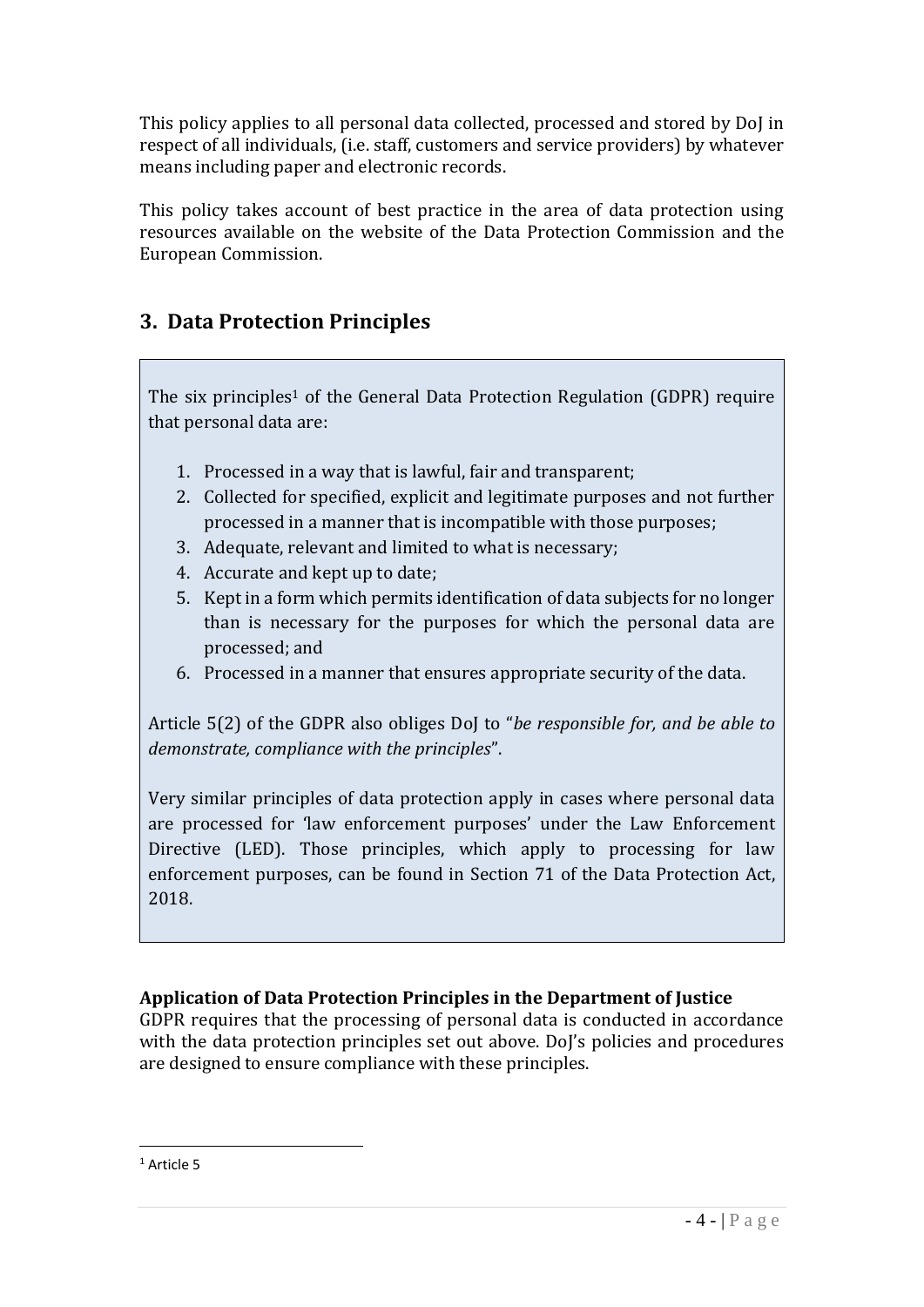#### **3.1 Personal data must be processed in a way that is lawful, fair and transparent<sup>2</sup>**

Article 6 of the GDPR sets grounds on which personal data processing is lawful. These grounds include:

'*processing is necessary for compliance with a legal obligation …….. processing is necessary for the performance of a task carried out in the public interest or in the exercise of official authority vested in the controller ……*.

Section 38(1) of the Data Protection Act, 2018 further states that processing is lawful where it is required for:

*'……… the performance of a function of a controller conferred by or under an enactment or by the Constitution…….'*

Much of the personal data processing by DoJ is carried out for the performance of the Minister's functions or in the public interest. The functions of the Minister for Justice, underpinned by Bunreacht na hEireann Article 28.12 and the Ministers & Secretaries Act 1924 (as amended), are included in Appendix B, Table 1 to this document. Table 2 lists tasks carried out in the public interest in DoJ, for which personal data may also be processed.

In addition, personal data are processed by DoJ in compliance with certain legal obligations to which DoJ is subject or for certain law enforcement purposes.

DoJ may also process personal data in accordance with contracts it has put in place and, in limited circumstances, where it has a legitimate interest in processing specified personal data.

DoJ is aware that if it seeks to rely on the legal basis of 'consent' it must ensure that the consent was 'freely given'. It recognises that this can be difficult to establish where there is a significant imbalance of power between the data subject and the controller. Therefore in very limited circumstances, DoJ may request the consent of the data subject to process their data. In such cases, consent will be sought at the time that the data are collected and the data subject will be advised that they can withdraw their consent at any stage during processing.

DoJ will be fully transparent in relation to how personal data collected is used, in particular ensuring that it is not used in a way that a data subject would not expect. DoJ will provide the required information to data subjects when the personal data are collected. DoJ will ensure that the information is provided in an intelligible form using clear and plain language. In order to ensure that the information provided is comprehensive and always accessible, DoJ may make detailed information available on its website.

<u>.</u>

<sup>&</sup>lt;sup>2</sup> Article 6 of the GDPR and Section 34 of the Data Protection Act, 2018 refer.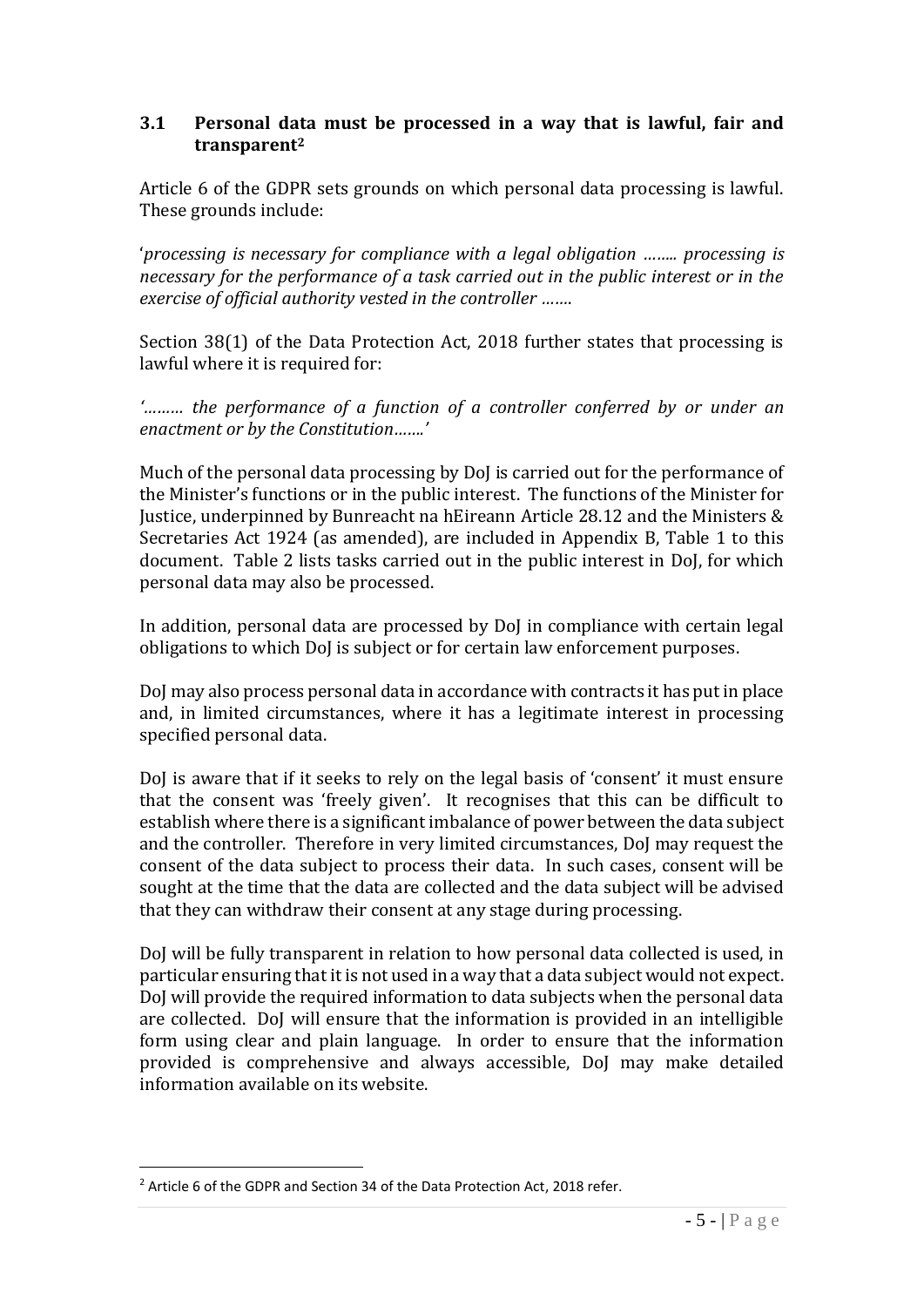## **3.2 Personal data can only be collected for specific, explicit and legitimate purposes**

DoJ processes personal data only for the purposes for which it is collected. Where it processes personal data for archiving purposes in the public interest; scientific or historical research purposes or statistical purposes it will put measures in place to ensure the principle of minimisation. Data subjects will not be identifiable and appropriate safeguards will be put in place with regard to information requirements and rights to rectification, to erasure, to be forgotten, to restriction of processing, to data portability and to object when processing personal data for archiving purposes in the public interest, scientific or historical research purposes or statistical purposes.

Should there be a need for any further proposed processing of personal data (regardless of apparent compatibility with original purpose) it will be the subject of a preliminary risk assessment to ascertain if it poses a high risk to the rights and freedoms of the data subject. This assessment may take the form of a data protection impact assessment (see Section 5.5 below).

## **3.3 Personal data must be adequate, relevant and limited to what is necessary for processing (data minimisation)**

DoJ will ensure that the data collected and held is the minimum amount required for the specified purpose. DoJ will not collect personal data unnecessary to the business purpose. All personal data requests issued by DoJ will clearly state the business purpose for the collection of such data.

## **3.4 Personal data must be accurate and kept up to date**

In order to ensure that the functions of the Minister for Justice are delivered efficiently and effectively, DoJ will ensure that, where possible, all personal data held is kept accurate and up to date. All areas in DoJ that hold personal data are responsible for ensuring that all manual/computer procedures are adequately maintained and that, where notified of inaccuracies, the personal data will be corrected in a timely manner unless it requires disproportionate effort3.

## **3.5 Personal data is only held for as long as is necessary**

1

DoJ will establish the length of time that personal data is required to be retained and the purpose(s) of its retention. Subject to the requirements of the National Archives Act, 1988, where the retention period expires DoJ will ensure that the personal data is properly destroyed/deleted. Where personal data must be retained in accordance with the National Archives Act, DoJ will ensure that the data is held securely and inaccessible for normal processing.

 $3$  It should be noted that the correction of data is not an absolute right – it depends on the circumstances of each individual case. This was the ruling of the Data Protection Commission (DPC) in the complaint brought by Ciaran O'Cofagh against the Health Service Executive (HSE).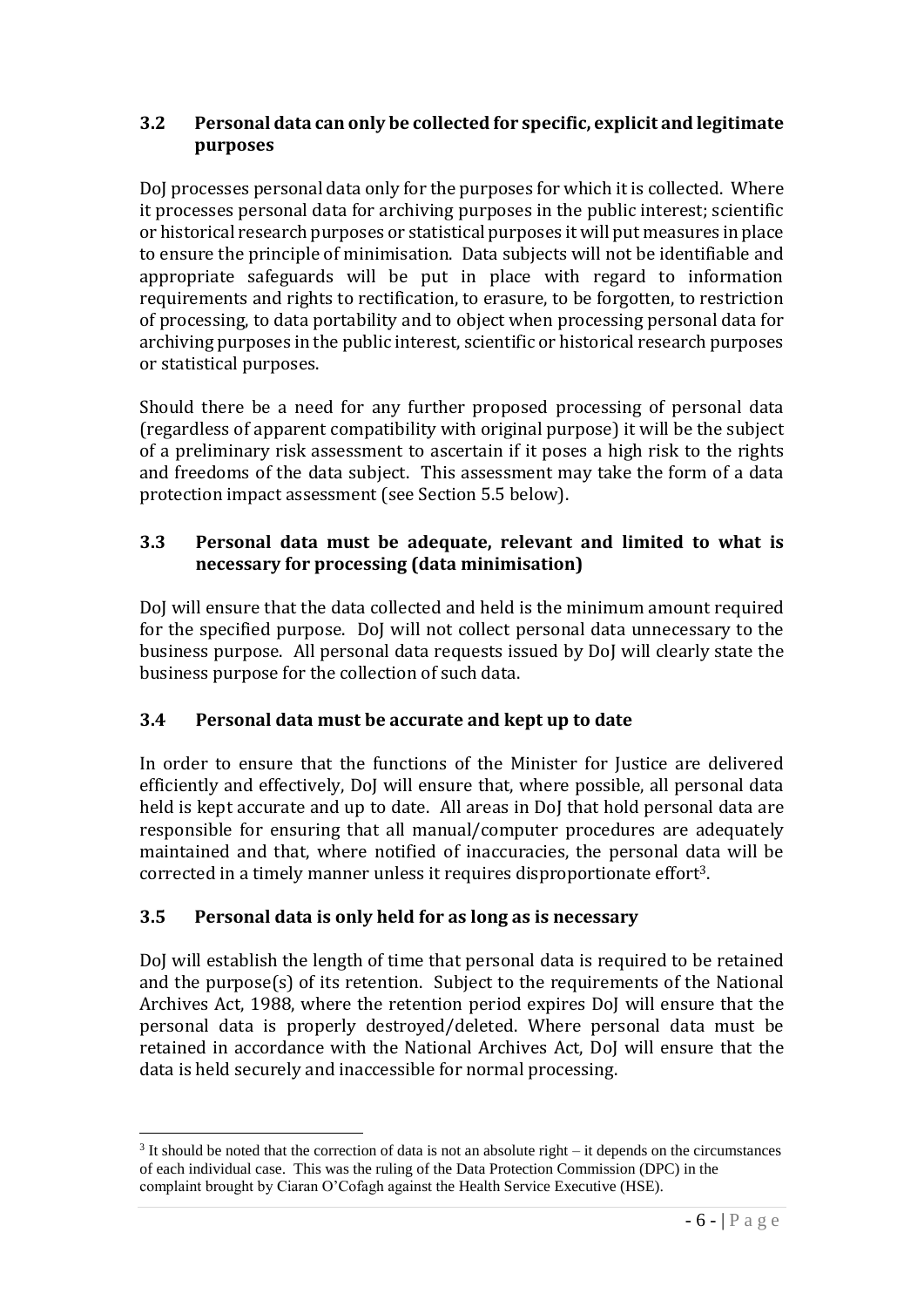## **3.6 Personal data are processed in a manner that ensures appropriate security of the data**

DoJ maintains the highest standards of technical, organisational and physical security measures to ensure that personal data held/processed is secure at all times. Security systems, measures and policies are constantly reviewed and, where necessary, updated. DoJ staff avail of ongoing training in relation to their personal responsibilities for the protection of personal data.

## **4.0 Rights of 'data subjects'**

Subject to Section 60 of the Data Protection Act, 2018 and any associated Regulations, the GDPR specifies the following rights for data subjects:

- right to be informed/right of access
- right to rectification
- right to erasure
- right to restrict processing
- right to data portability
- right to object to processing
- rights in relation to automated decision making and profiling.

Where personal data are processed for law enforcement purposes under the LED, data subjects have similar rights, found in Sections 89-95 of the Data Protection Act 2018, which are subject to a range of restrictions. These rights include the right to information, right of access, and rights to rectification, erasure, and restriction. Data Subjects may contact the DoJ Data Protection Officer with regard to all issues related to processing of their personal data and to the exercise of their rights. [dataprotectioncompliance@justice.ie](mailto:dataprotectioncompliance@justice.ie)

## **4.1 Right to be informed and right of access**

As noted previously data subjects have the right to be informed by DoJ about the collection and use of their personal data. In addition, they have the right to access their personal data and other supplementary information, as appropriate.

DoJ has implemented procedures to ensure that all Subject Access Requests (SARs) are responded to within the one month period as required under Article 12 of the GDPR.

Further information on making a Subject Access Request can be found on our website at [http://www.justice.ie/en/JELR/Pages/Data\\_Protection](http://www.justice.ie/en/JELR/Pages/Data_Protection)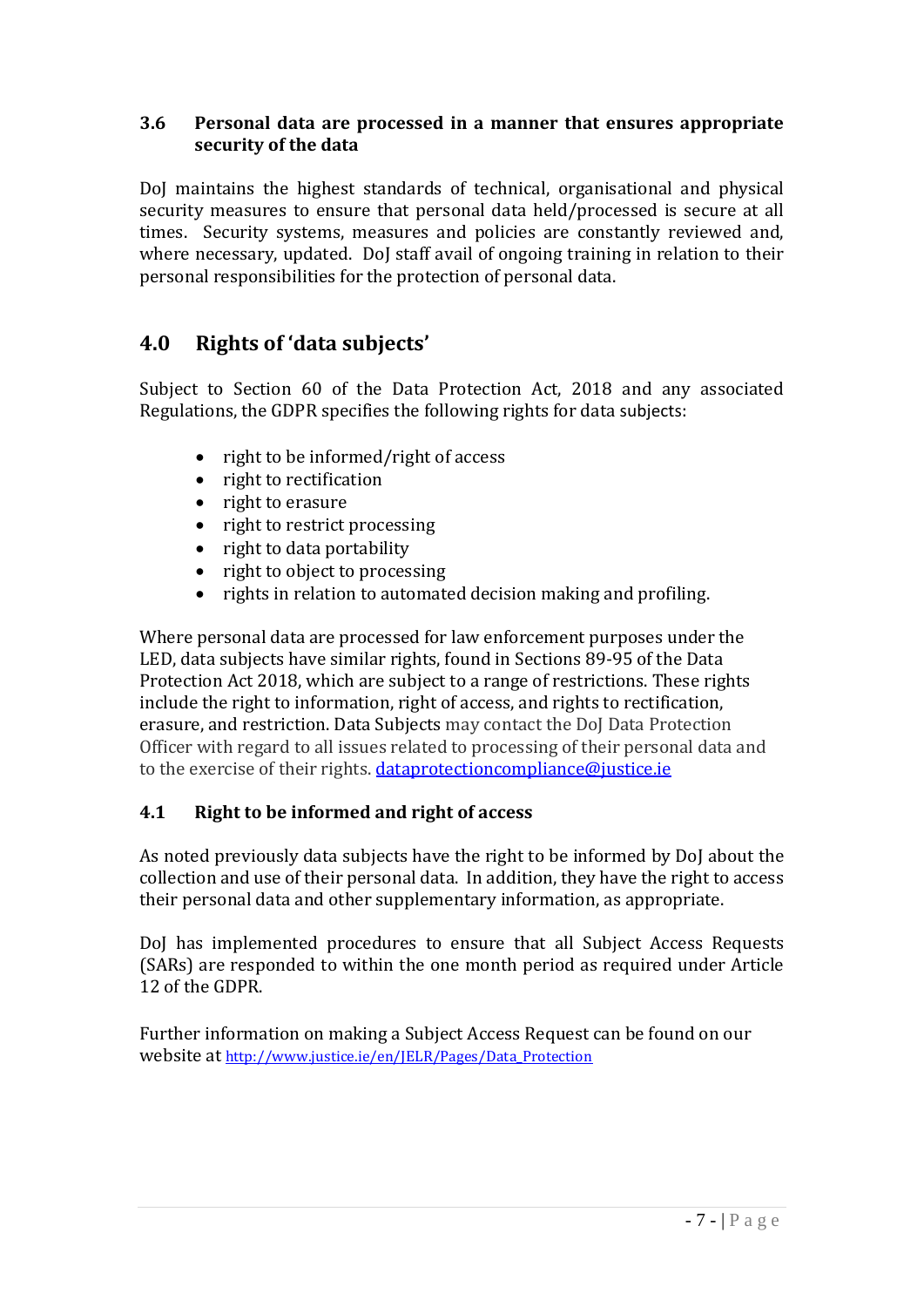## **4.2 Right to rectification**

Data subjects have the right to have inaccurate personal data held by DoJ rectified and to have incomplete personal data updated so that it is complete.

On receipt of a request from a data subject for rectification of their personal data, DoJ will take reasonable steps to ensure that the data held are accurate and will ensure that data are rectified, where necessary and appropriate.

## **4.3 Right to erasure**

Article 17 of the GDPR provides for the right of data subjects in certain circumstances to have their personal data erased ('right to be forgotten'). These circumstances include:

- the personal data are no longer necessary in relation to the purposes for which they were collected or processed;
- the data subject withdraws consent on which the processing is based and where there is no other legal ground for the processing;
- the data subject objects to the processing and there are no overriding legitimate grounds for the processing;
- the personal data have been unlawfully processed;
- the personal data have to be erased for compliance with a legal obligation.

DoJ will notify the recipients of that particular data so that it can be erased unless this requires disproportionate effort.

The right to erasure is not an absolute right and does not apply in circumstances where DoJ's processing of personal data is necessary in particular:

- for the performance of a function of the Minister or a task carried out in the public interest (Appendix B Tables 1 & 2)
- for archiving purposes in the public interest, scientific research, historical research or statistical purposes; or
- where the data are required for the establishment, exercise or defense of legal claims.

Where a data subject is of the opinion that elements of personal data held by DoJ are incorrect, they may make a request in writing to have such data permanently erased. DoJ will review all such requests and, where appropriate, will erase the data in question.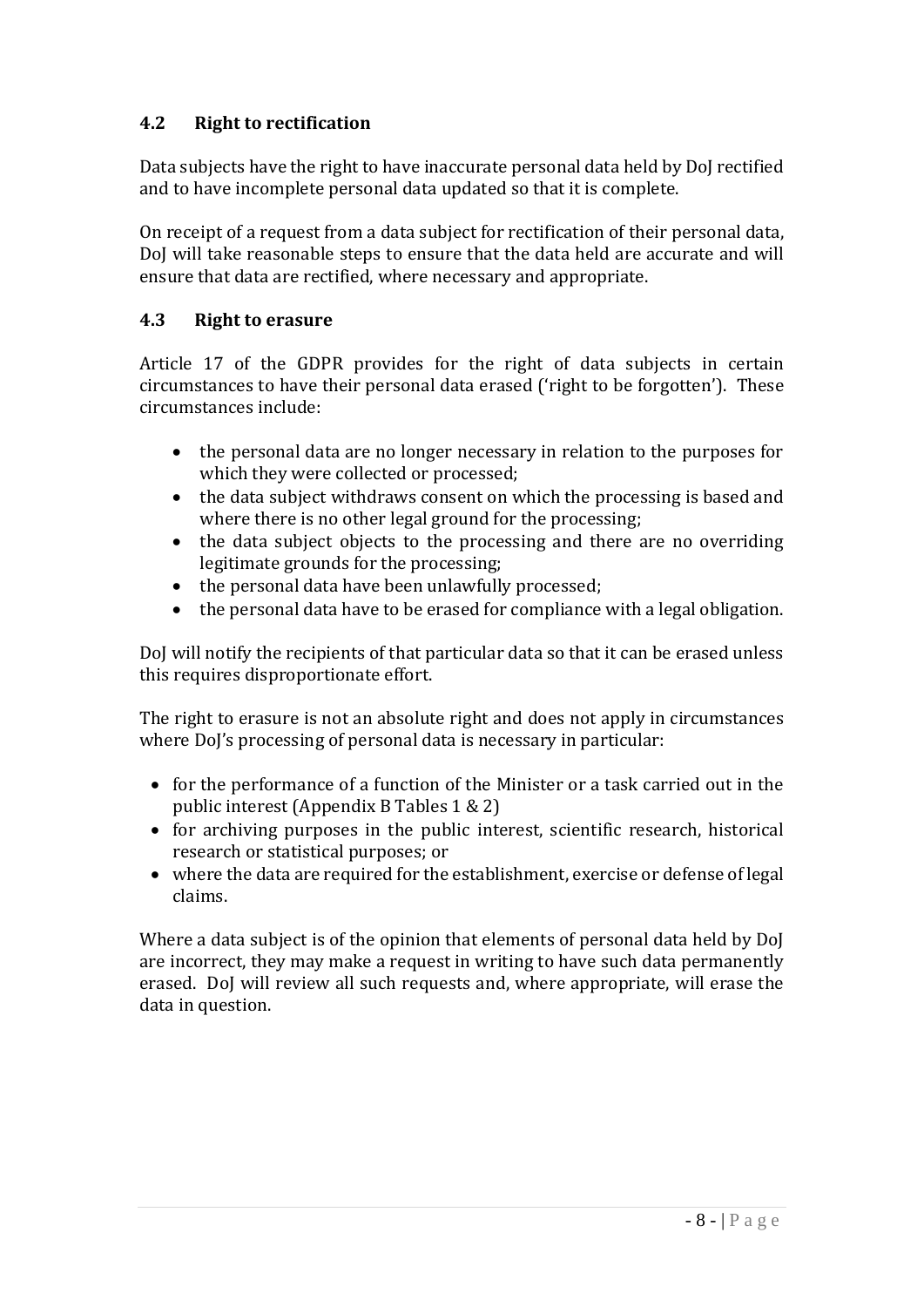## **4.4 Right to restriction of processing<sup>4</sup>**

A data subject has the right to obtain a restriction in relation to the processing of their personal data where any one of the following applies:

- the data subject contests the accuracy of their data. The restriction will apply for a period enabling DoJ to verify the accuracy of the personal data;
- the processing is unlawful and the data subject does not wish to have the data erased, but rather wishes to restrict its' use;
- DoJ no longer requires the data in question but the data subject seeks its' retention in order to establish, exercise or defend a legal claim; or
- the data subject has objected to the processing of their data by DoJ. The restriction will apply pending verification on whether DoJ's legitimate grounds for processing overrides the data subjects concerns.

As a matter of good practice, DoJ will restrict the processing of personal data to 'strictly necessary processing' whilst a review of the accuracy of the data and/or the legitimate grounds for processing the data is carried out.

## **4.5 Right to data portability**

The collection of a significant proportion of personal data by DoJ is lawful in accordance with Article 6.1(c) or 6.1(e) of the GDPR i.e. *'necessary for compliance with a legal obligation*' or '*necessary for a task carried out in the public interest or in the exercise of official authority vested in the controller'*.

In cases where DoJ has collected personal data from a data subject by consent (in exceptional circumstances) or by contract, that data subject can request DoJ to provide the data in electronic format in order to provide it to another Data Controller. DoJ will comply with all such legitimate requests.

It should be noted that this right does not apply to processing necessary for the performance of a task carried out in the public interest or in the exercise of official authority vested in the controller.

## **4.6 Right to object to processing**

Under Article 21 of the GDPR, data subjects have a right to object to the processing of their personal data in specific circumstances. Where such an objection is received, DoJ will assess each case on its' individual merits.

## **4.7 Right not to be subjected to automated decision making<sup>5</sup>**

Data subjects have the right not to be subjected to a decision based solely on automatic processing, including profiling, that have a legal or similarly significant effect on them.

<sup>1</sup> <sup>4</sup> Article 18

<sup>5</sup> Article 22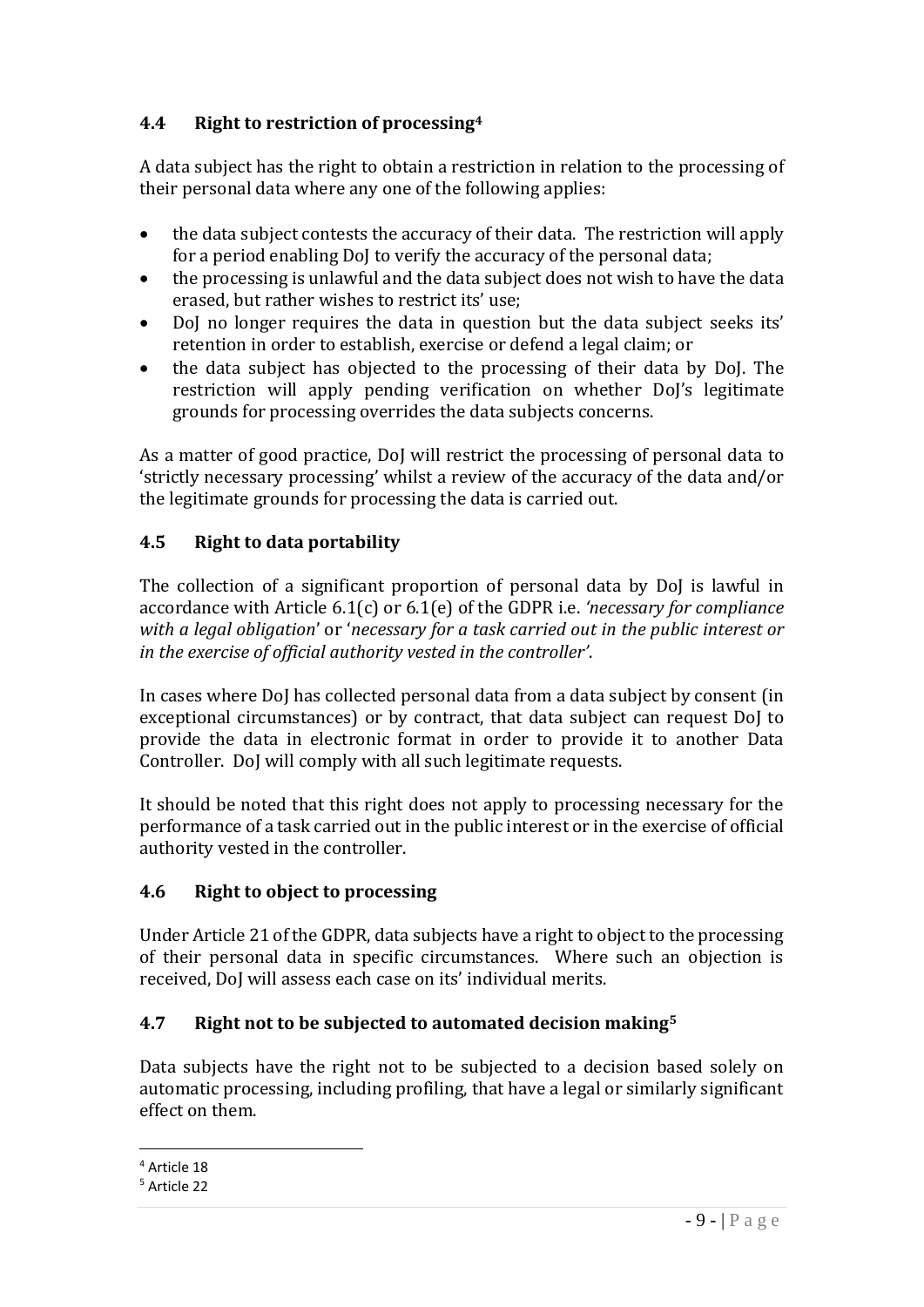DoJ will ensure that no decision issued to a data subject is based on automatic processing alone.

## **4.8 Complaints**

Data subjects who may be concerned that their rights under the GDPR are not upheld by DoJ can contact the DoJ's Data Protection Officer (DPO). The DPO will engage with the data subject in order to bring their complaint to a satisfactory conclusion.

The DPO can be contacted at [dataprotectioncompliance@justice.ie.](mailto:dataprotectioncompliance@justice.ie)

Where the complaint to the DPO cannot be resolved, the data subject will be informed in writing and will be further informed of their right to bring their complaint to the Data Protection Commission.

## **5.0 Responsibilities of DoJ**

DoJ is responsible for the following:

## **5.1 Implementing and maintaining appropriate technical and organisational measures for the protection of personal data.**

DoJ has implemented appropriate technical and organisational measures to ensure that all data held under its control is secure and is not at risk from unauthorised access, either internal or external. Measures for the protection of personal data are reviewed and upgraded, where appropriate, on an ongoing basis.

## **5.2 Maintaining a record of data processing activities**

DoJ maintains a written record of all categories of processing activities for which it is responsible in accordance with GDPR Article 30 and the Data Protection Act 2018 section 81..

## **5.3 Data Protection agreements with personal data recipients**

On an ongoing basis, DoJ puts in place appropriate contracts (agreements /arrangements/memoranda of understanding/bilateral agreements) with third parties where personal data are shared. This includes state agencies and other government departments. The agreements specify the purpose of sharing the data, the manner in which data subject rights are upheld, the requirements for security of the data, the requirements for termination of the agreement and the steps necessary for the return/deletion of the data shared.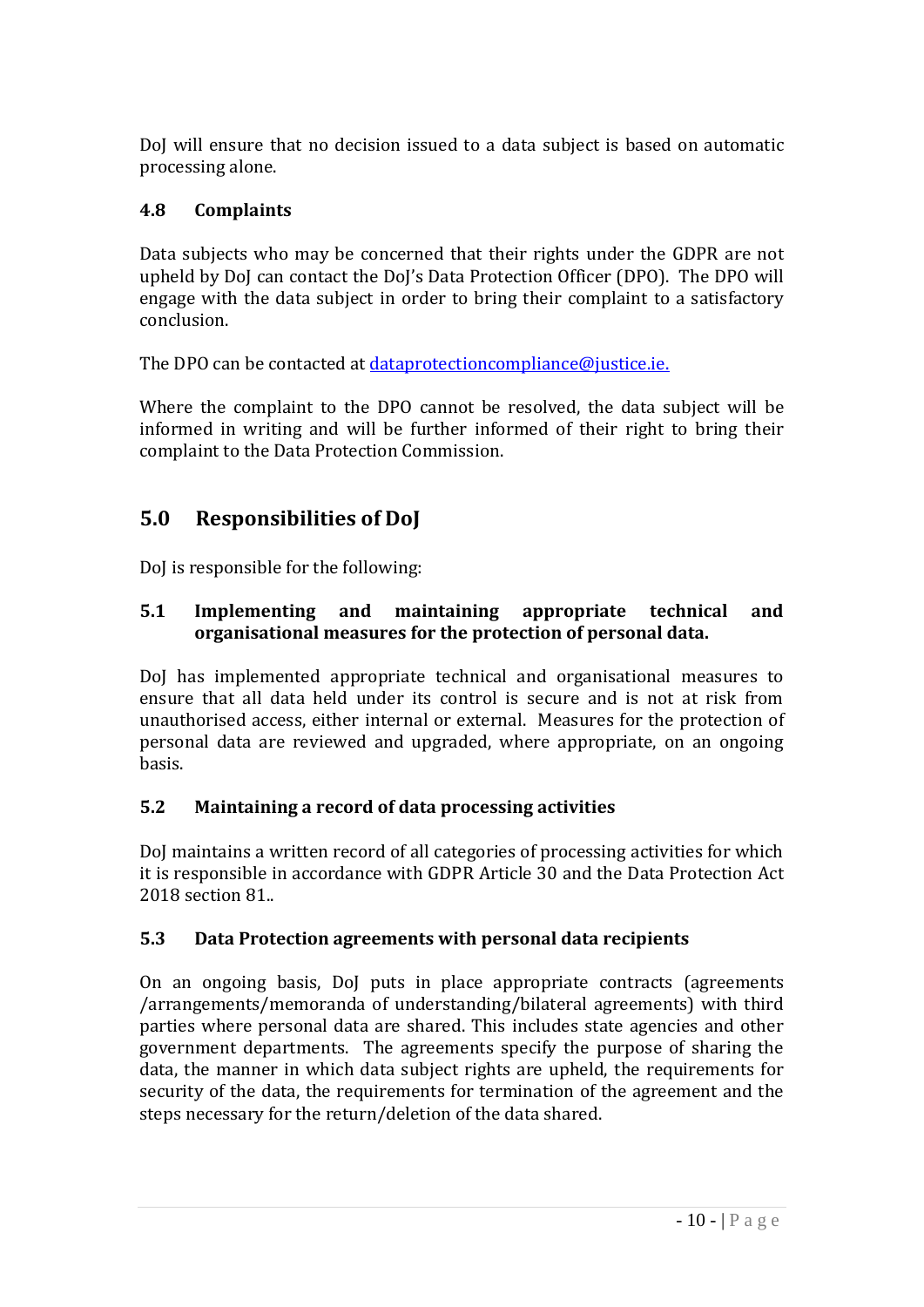## **5.4 Data Protection by design and default**

In accordance with Article 25 of the GDPR, DoJ implements technical and organisational measures to give effect to the principles of the protection of personal data and to ensure that, by default, only personal data necessary for each specific purpose of the processing are processed.

Such measures include the introduction of organisational policies and procedures such as Acceptable Usage Policy and Digital Communications Policy and the implementation of security measures to secure the data.

## **5.5 Data Protection Impact Assessment (DPIA)**

Where DoJ considers that proposed processing (in particular processing that involves new technology), poses a high risk to the rights and freedoms of the data subjects involved, DoJ will carry out a DPIA.

DoJ's Data Protection Officer will be consulted in relation to each DPIA completed. Where technical and/or organisational measures proposed will not mitigate the high risks previously identified, the Data Protection Commission will be consulted as appropriate.

## **5.6 Transfer of personal data outside of the European Union<sup>6</sup>**

DoJ will ensure that appropriate safeguards are in place prior to transferring any personal data outside of the European Union.

## **5.7 Personal data breaches**

The GDPR defines a personal data breach as

'*a breach of security leading to the accidental or unlawful destruction, loss, alteration, unauthorised disclosure of, or access to, personal data transmitted, stored or otherwise processed*'.

Staff in DoJ will notify DoJ's Data Protection Officer where they identify or suspect a breach of personal data. The DPO will notify the Data Protection Commission without undue delay<sup>7</sup> where a breach is likely to result in a risk to the rights and freedoms of the data subject(s) involved.

The DPO will also assess if the breach is likely to result in a high risk to the data subject(s) involved. Where a high risk is identified, the DPO will arrange for the data subjects to be notified.

1

<sup>&</sup>lt;sup>6</sup> Chapter 5 of GDPR and Chapter 5, Part 5 of the Data P

<sup>&</sup>lt;sup>7</sup> In accordance with Article 33 of the GDPR this will be no later than 72 hours after having become aware of the breach.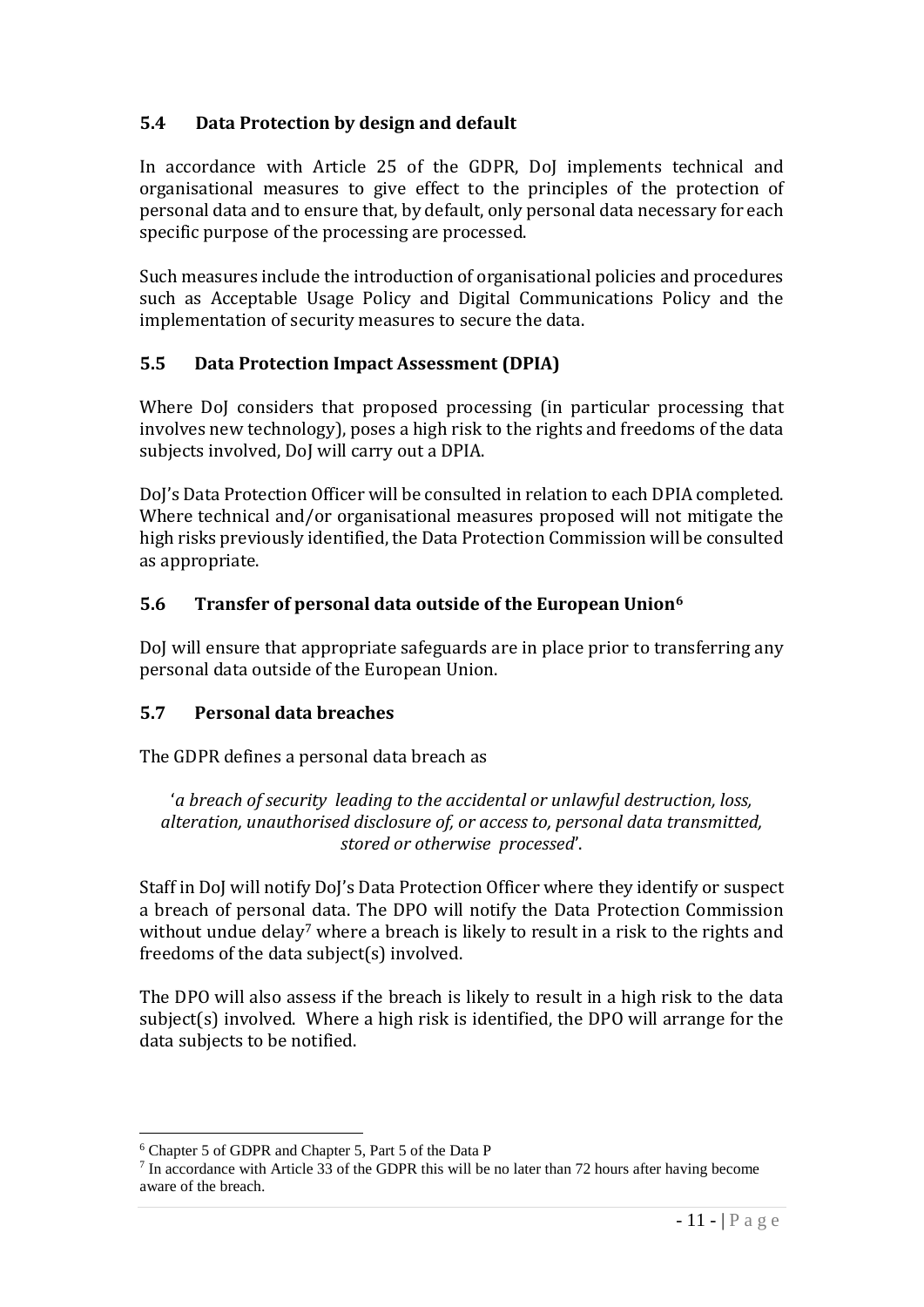## **5.8 Data Protection Governance**

Compliance with the GDPR is a key requirement for DoJ. DoJ's Corporate Governance Framework (Data Protection Steering Group) will detail the arrangements in place to oversee, monitor and ensure compliance with data protection legislation.

## **5.9 Data Protection Officer**

In compliance with Article 37.1(a) of GDPR and Data Protection Act (section 88), DoJ has a designated Data Protection Officer (DPO). DoJ will involve the DPO in a timely manner in all issues which relate to the protection of personal data and will support the DPO in performing their tasks as set out in the legislation. The tasks assigned to DoJ's Data Protection Officer include the following:

- Informing and advising DoJ and staff who process personal data, of their obligations under data protection legislation;
- Monitoring compliance with the GDPR and the Data Protection Act, 2018 and the policies of DoJ in relation to the protection of personal data, including the assignment of responsibilities, awareness-raising and training of staff and the related audits;
- Providing advice where requested as regards the data protection impact assessment and monitoring its performance;
- Cooperating with the Data Protection Commission;
- Acting as a contact point for the Data Protection Commission on issues relating to processing and prior consultation.

## **6.0 Data Protection Contacts**

## **Data Protection Officer**

Ms Eileen Tully Data Protection Support and Compliance Office Department of Justice 51 St. Stephen's Green Dublin 2.

Email: [dataprotectioncompliance@justice.ie](mailto:dataprotectioncompliance@justice.ie)

The contact information for DoJ's Data Protection Officer is published on DoJ's website and has been notified to the Data Protection Commission.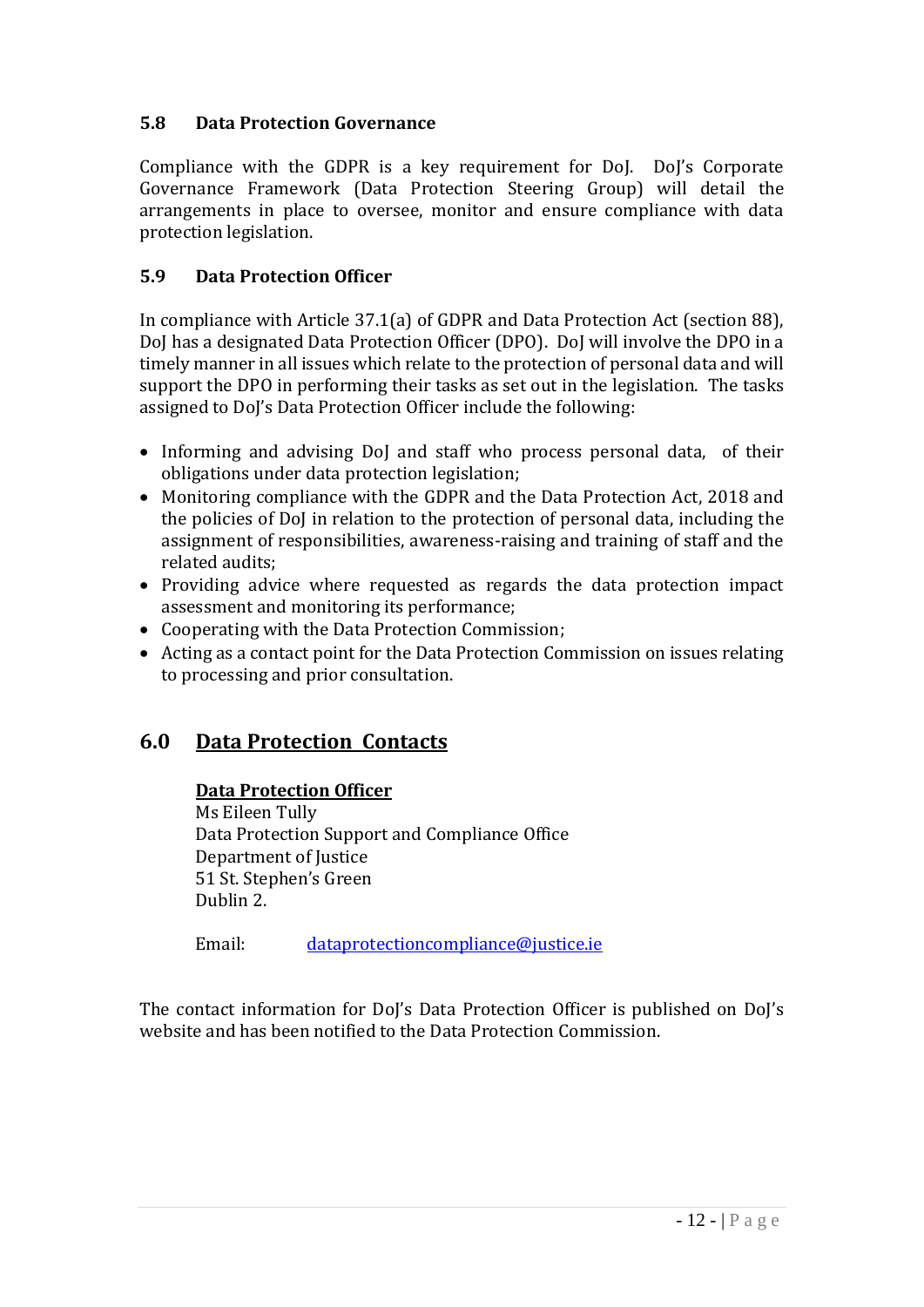If you have a query, concern or complaint regarding a data protection matter, you can also engage with the Data Protection Commission in the following ways:

- DPC Website; <https://www.dataprotection.ie/en/contact/how-contact-us>
- By post. **Data Protection Commission** 21 Fitzwilliam Square South Dublin 2 D02 RD28 Ireland.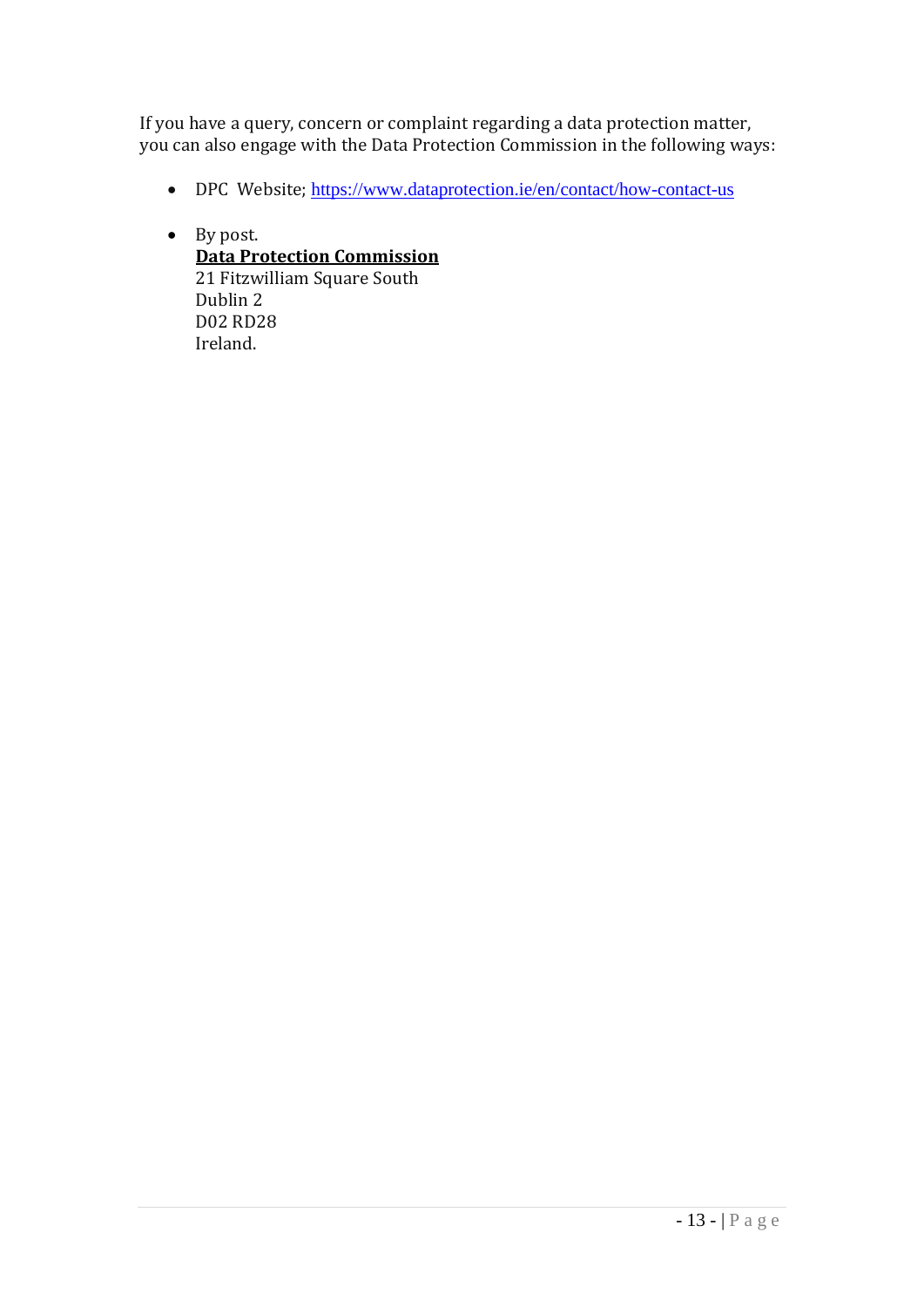# **APPENDIX A**

# **GDPR Key Definitions**

*Personal Data* means any information relating to an identified or identifiable natural person ('data subject'); an identifiable natural person is one who can be identified, directly or indirectly, in particular by reference to an identifier such as a name, an identification number, location data, an online identifier or to one or more factors specific to the physical, physiological, genetic, mental, economic, cultural or social identity of that natural person.

*Data Subject* is an individual whose personal data are processed.

*Processing* means any operation or set of operations which is performed on personal data, by manual or automated means, such as collection, recording, organisation, structuring, storage, adaptation or alteration, retrieval, consultation, use, disclosure by transmission, dissemination or otherwise making available, alignment or combination, restriction, erasure or destruction.

*Special categories of data* means any data which reveals racial or ethnic origin, political opinions, religious or philosophical beliefs, or trade union membership, genetic data, biometric data uniquely identifying a natural person, data concerning health or data concerning a natural person's sex life or sexual orientation.

*Data Controller* means the natural or legal person, public authority, agency or other body which, alone or jointly with others, determines the purposes and means of the processing of personal data.

*Data Processor* means a person, public authority, agency or other body who processes personal data on behalf of the controller.

## **LED Key Definitions**

Below are definitions of the key terminology used in the LED:

#### *Competent authority* means

- (a) a public authority competent for the prevention, investigation, detection or prosecution of criminal offences or the execution of criminal penalties in the State, including the safeguarding against, and the prevention of, threats to public security, or
- (b) any other body or entity authorised by law to exercise public authority and public powers for the purposes of the prevention,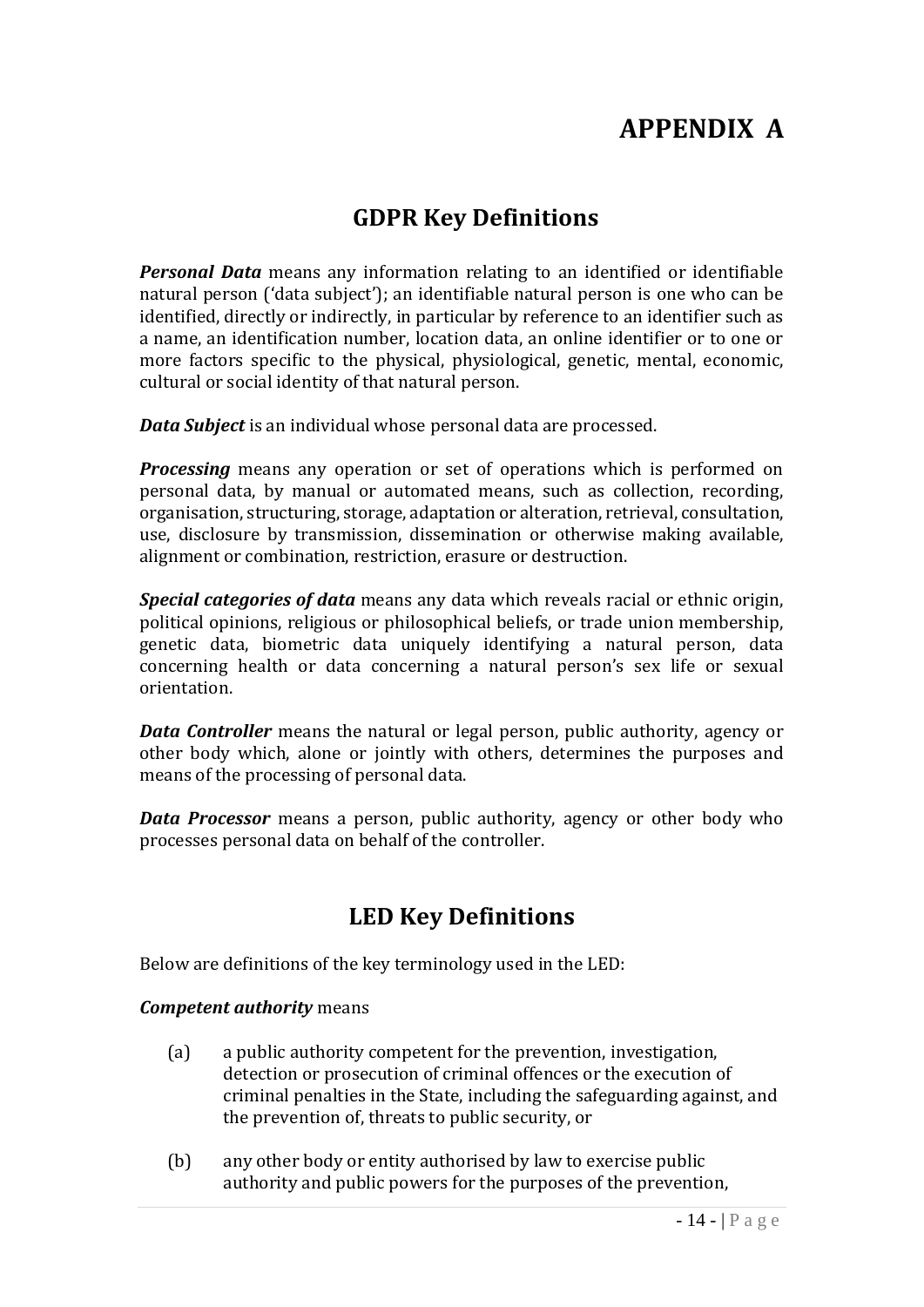investigation, detection or prosecution of criminal offences or the execution of criminal penalties in the State, including the safeguarding against, and the prevention of, threats to public security.

#### *Controller* means

- (a) a competent authority that, whether alone or jointly with others, determines the purposes and means of the processing of personal data, or
- (b) where the purposes and means of the processing of personal data are determined by the law of the European Union or otherwise by the law of the State, a controller nominated
	- i. by that law, or
	- ii. in accordance with criteria specified in that law.